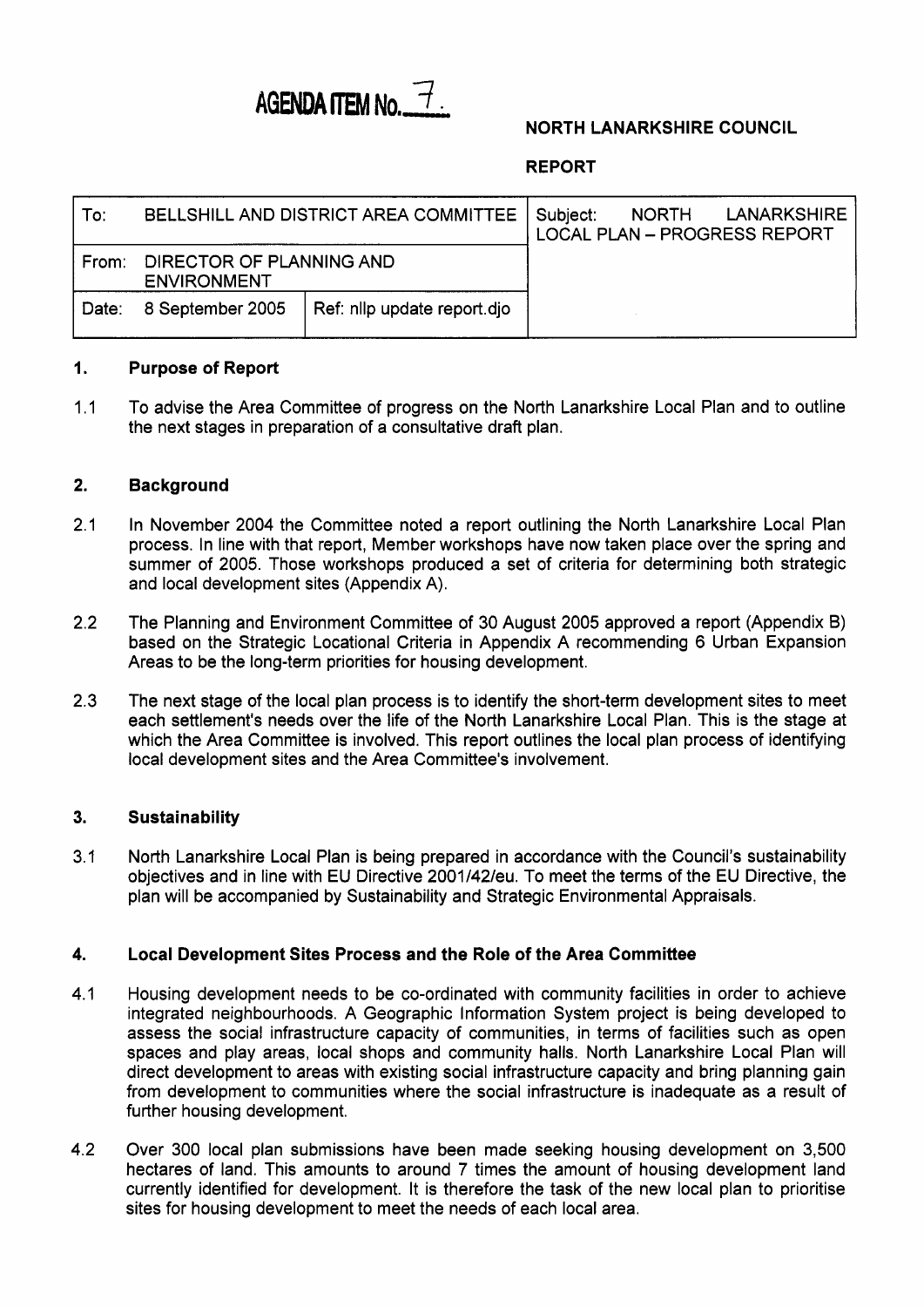4.3 Planning and Environment's Local Plans Team will, throughout the remainder of this calendar year, combine the assessments of local housing demand and community facilities capacity to bring forward suggestions for housing development sites within the Area Committee's jurisdiction. The Area Committee's January 2006 meeting would then have the opportunity to consider the housing development sites options for its area. The Committee's views would then be reported to the Planning and Environment Committee for inclusion in the North Lanarkshire Local Plan.

#### **5. Next Stages**

- 5.1 From now until the end of this calendar year the Local Plans Team will analyse the housing development needs within the Area Committee's jurisdiction, its community facilities capacity and the potential for planning gain to address deficiencies in community facilities as a result of further housing development.
- 5.2 The January 2006 meeting of the Area Committee will have the opportunity to consider the range of housing development options following the Local Plans Team's analysis. The Area Committee's decisions on housing development sites will then be reported to the Planning and Environment Committee for consideration.
- 5.3 Publication of a Consultation Draft North Lanarkshire local Plan is programmed for the spring of 2006. Upon publication the consultation draft will be a material consideration in determining planning applications in North Lanarkshire.

#### **6. Corporate Considerations**

6.1 Once adopted the North Lanarkshire Local Plan will be the Council's land use strategy for its area. It will also co-ordinate and influence the investment decisions by private interests and other external agencies.

#### **7. Recommendations**

7.1 It is recommended that the Area Committee notes the content of this report.

Bud Magne.

### **David M. Porch DIRECTOR OF PLANNING AND ENVIRONMENT**  31 August 2005

Local Government Access to Information Act: for further information about this report, please contact David Jones Team Leader Local Plans Team on 01236 618133 or David Ormiston of the Local Plans Team on 01236 618131.

### **Background Papers**

November **2004** Area Committee Report - North Lanarkshire Local Plan - Progress Report

### **Appendices**

Appendix A - Locational Criteria for North Lanarkshire Local Plan Appendix B - Planning & Environment Committee Report - 30 August 2005 - Urban Expansion Areas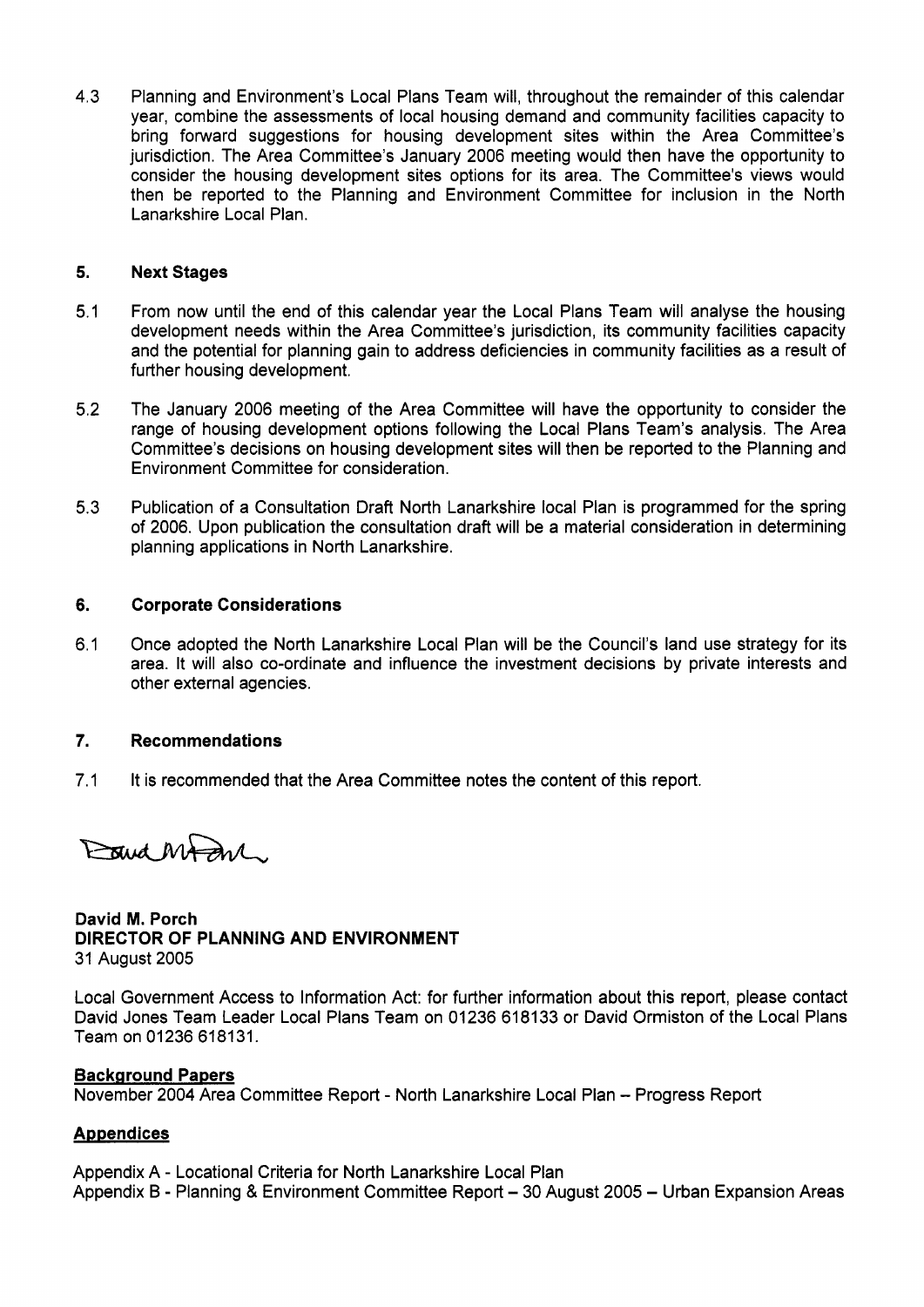# **AppendixA** - **Locational Criteria for North Lanarkshire Local Plan**

|                                                           | <b>STRATEGIC</b><br>1.<br><b>CRITERIA</b><br>To ensure development<br>is consistent with the<br>principles of<br>regeneration, social<br>inclusion and<br>sustainability, | 2. SITE SPECIFIC<br><b>CRITERIA</b><br>To ensure that individual development site choices are consistent<br>with the Local Plan's strategic objectives,                                                                                                                                                                                                                                                                                                                                                                                                                                                                                             |  |  |
|-----------------------------------------------------------|---------------------------------------------------------------------------------------------------------------------------------------------------------------------------|-----------------------------------------------------------------------------------------------------------------------------------------------------------------------------------------------------------------------------------------------------------------------------------------------------------------------------------------------------------------------------------------------------------------------------------------------------------------------------------------------------------------------------------------------------------------------------------------------------------------------------------------------------|--|--|
|                                                           | <b>Local Plan Policies will:</b>                                                                                                                                          | Local Plan development sites should:                                                                                                                                                                                                                                                                                                                                                                                                                                                                                                                                                                                                                |  |  |
| <b>URBAN RENEWAL</b>                                      | give priority to urban<br>renewal and integrating<br>development with wider<br>regeneration initiatives                                                                   | be located in support community regeneration by using:<br>previously developed land, and<br>existing infrastructure and services<br>$\bullet$                                                                                                                                                                                                                                                                                                                                                                                                                                                                                                       |  |  |
| <b>GREEN BELT</b>                                         | aive<br>precedence<br>to<br>protecting the Green Belt<br>(subject to re-assessing<br>marginal land)                                                                       | not compromise key Green Belt corridors<br>wedges<br>$\bullet$<br>and<br>(establishment of the Green Network)<br>maintain clearly defined Green Belt boundaries<br>$\bullet$                                                                                                                                                                                                                                                                                                                                                                                                                                                                        |  |  |
| <b>ENVIRONMENTAL</b><br><b>ASSETS</b>                     | protect<br>and<br>manage<br>environmental, ecological<br>and recreational assets                                                                                          | not harm landscapes, buildings, sites, habitats or species of<br>$\bullet$<br>acknowledged importance; and<br>not produce other unacceptable environmental impacts<br>٠                                                                                                                                                                                                                                                                                                                                                                                                                                                                             |  |  |
| <b>ACCESSIBILITY</b>                                      | development<br>support<br>accessible<br>being<br>and<br>sited in support of public<br>transport                                                                           | be accessible by public transport, in particular the existing and<br>$\bullet$<br>recognised extensions to the fixed public transport (rail) network or<br>Park & Ride facilities<br>be accessible by the road network<br>٠                                                                                                                                                                                                                                                                                                                                                                                                                         |  |  |
| <b>PROXIMITY</b>                                          | locate related land uses<br>near to each other                                                                                                                            | (for economic development) be located:<br>in good quality, accessible business locations; or<br>$\bullet$<br>in or adjacent to town centres<br>۰<br>(for housing development) be located:<br>to meet the needs of all communities in terms of tenure, good<br>quality and affordability, and<br>close to community facilities, especially education, or generate new<br>٠<br>facilities if necessary<br>(for retail & town centre development) be located:<br>in support of town centre renewal, contributing to a mix of retail and<br>$\bullet$<br>other town centre uses (including community and social facilities,<br>employment, and housing) |  |  |
| <b>TOWN CENTRES</b><br>Italicised<br>Key to sources:      | support, and not detract<br>from, town centres                                                                                                                            | be located near, or easily accessible, to town centres and to other<br>employment areas<br>(for retail and town centre development):<br>be located in support of the sequential approach<br>Outcome of Councillors' workshop, August 2004                                                                                                                                                                                                                                                                                                                                                                                                           |  |  |
| Structure Plan Consultative Draft, May 2005<br>Underlined |                                                                                                                                                                           |                                                                                                                                                                                                                                                                                                                                                                                                                                                                                                                                                                                                                                                     |  |  |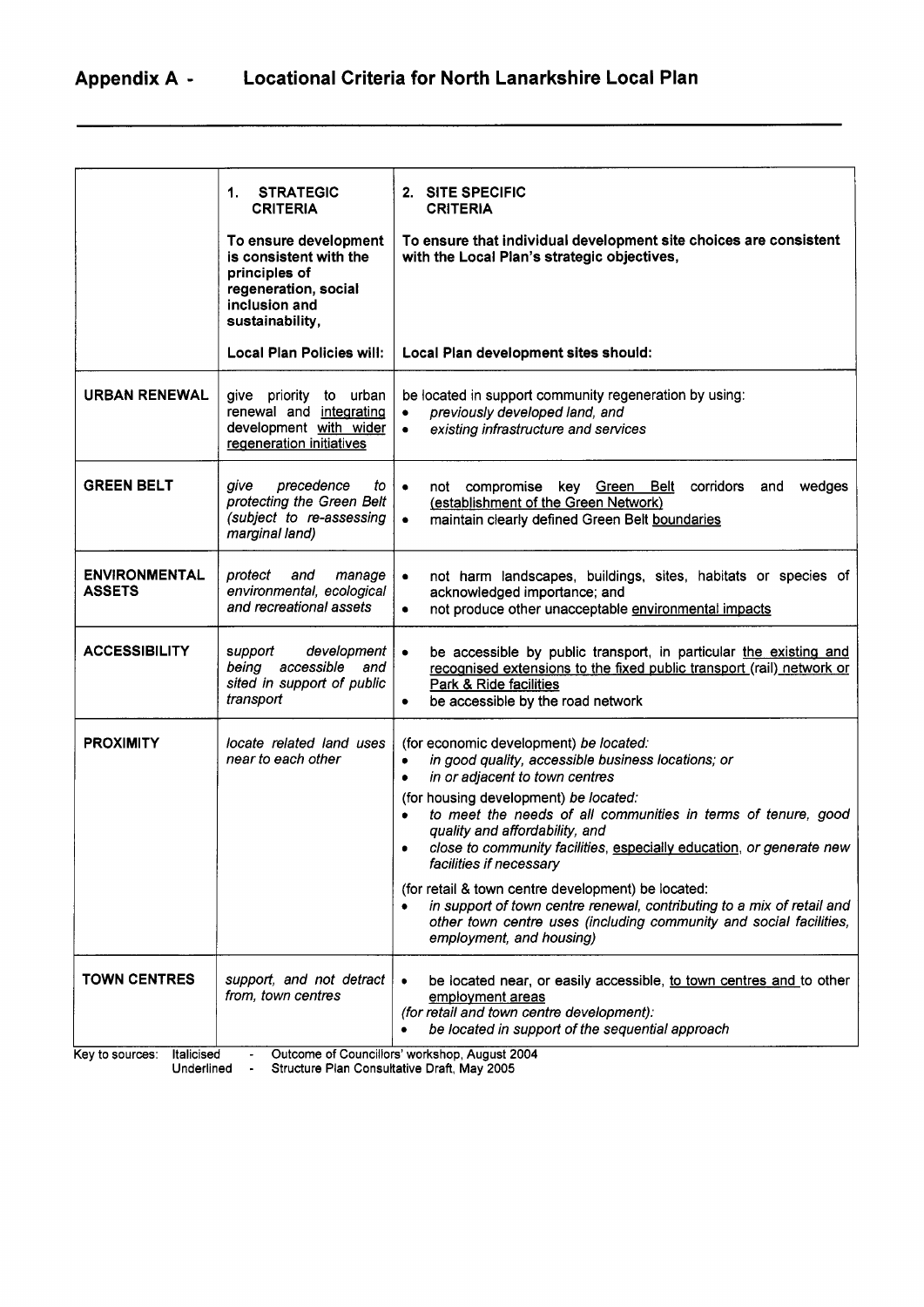### **NORTH LANARKSHIRE COUNCIL**

### **REPORT**

| To:   |                                                | PLANNING AND ENVIRONMENT COMMITTEE | Subject:              |
|-------|------------------------------------------------|------------------------------------|-----------------------|
| From: | DIRECTOR OF PLANNING AND<br><b>ENVIRONMENT</b> |                                    | URBAN EXPANSION AREAS |
| Date: | Ref: urban expansion.dio<br>30 August 2005     |                                    |                       |

#### **1. Purpose of Report**

1.1 To seek approval for promoting six strategic locations for future urban expansion through the Glasgow and the Clyde Valley Joint Structure Plan and the North Lanarkshire Local Plan.

#### **2. Background**

- 2.1 The 2005 Structure Plan Consultative Draft Alteration is committed to meeting the Scottish Executive medium-term objective of reversing population decline. The major proportion of housing land will continue to be supplied through existing commitments and regeneration of sites within the urban areas. However, the Consultation Draft Structure Plan (reported to Committee in June 2005) indicated additional land is needed to meet demand forecasts. This will need strategic additions to the Housing Land Supply in the period 2010-2017. Locations appropriate for significant levels of housing development will be promoted through the following Strategic Policies:
	- . 1 Strategic Development Locations Schedule 1 (c) Established Urban Expansion Areas
	- 2 Long Term Potential for Development Schedule 2
- 2.2 At its 8 June 2005 meeting, the Committee noted the outcome of the Members' workshops on each of the four principal North Lanarkshire Local Plan topics. The workshops resulted in Strategic Locational Criteria and Site Specific Locational Criteria for determining appropriate development sites respectively. Appendix 1 of this report explains how the Strategic Locational Criteria have been used to identify appropriate medium-term locations for significant housing development to meet future strategic North Lanarkshire Local Plan objectives and Glasgow and the Clyde Valley Joint Structure Plan urban expansion area requirements.
- 2.3 Forecasting the disparity between supply and demand for housing in the medium-term is an on-going process. Whilst forecasts are currently being updated, it is not possible to put a precise figure on it at this moment, indications are, however, that the shortfall of demand over supply in the post-2010 period is likely to be in excess of 20,000 units in the Structure Plan area. North Lanarkshire is in a position to meet a large percentage of any shortfall in view of the available opportunities consistent with the objectives of the Structure Plan. Details of this shortfall will be clarified in the Final Structure Plan Review which will be considered by the Joint Structure Plan Committee. The detail will also indicate respective requirements within the Housing Market Areas. Irrespective of the numbers involved, it is nevertheless appropriate to identify the strategic expansion locations within North Lanarkshire.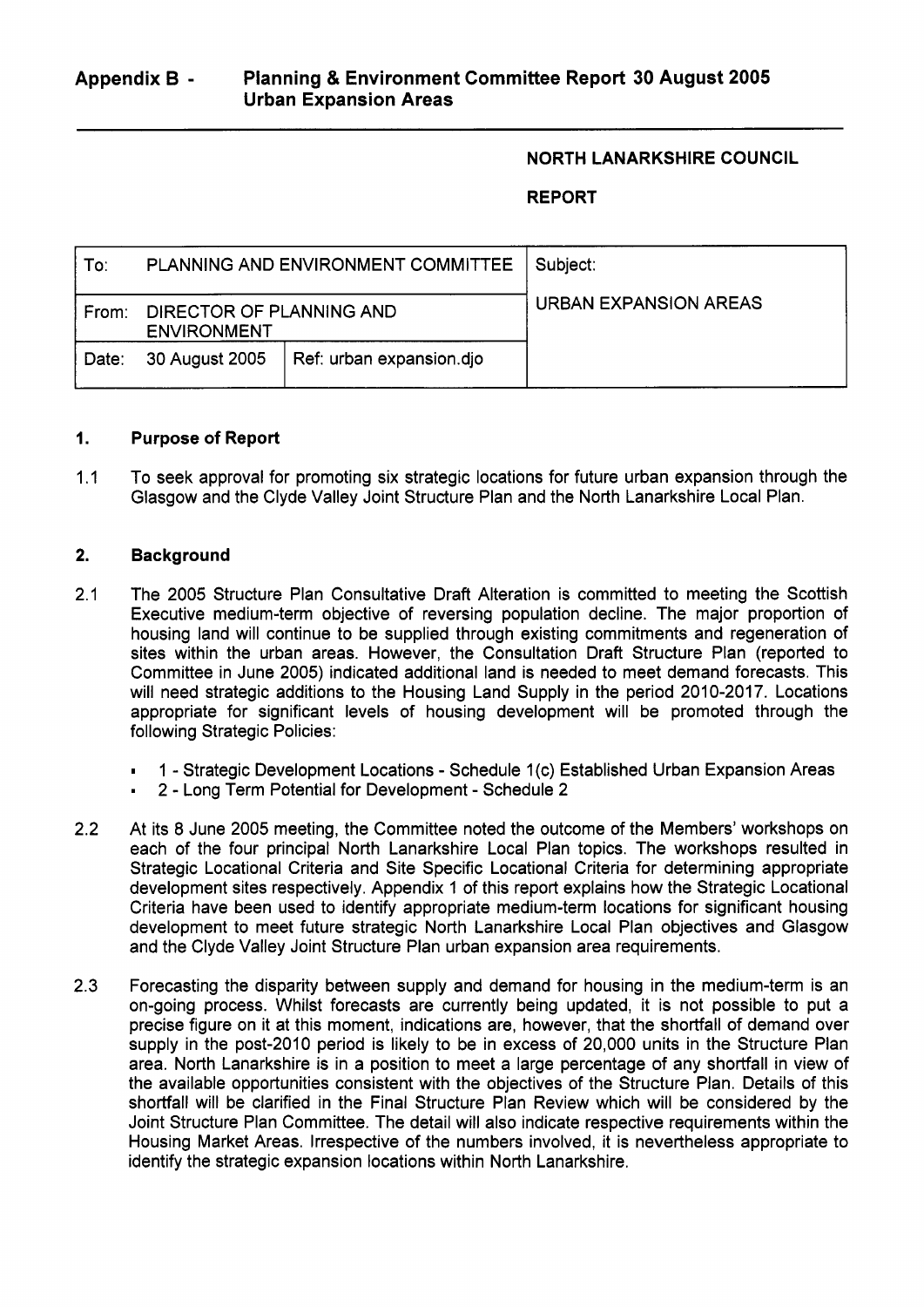#### **3. Sustaina bility**

- 3.1 The Strategic Locational Criteria process outlined in Appendix 1 has sustainable development objectives underpinning the identification of significant development locations. The process targets locations that benefit regeneration, social inclusion and environmental management by assessing areas' credentials in terms of:
	- strength of link to urban renewal
	- **s** strength of link to urb<br>**EXEC** impact on green belt
	- impact on environmental assets
	- relationship to public transport, in particular the fixed rail network
	- . relationship to community facilities
	- **1**  access to, and support for, the main town centres

#### **4. Strategic Locational Criteria Analysis for Urban Expansion Areas**

#### 4.1 Methodology

Section 4 of Appendix 1 outlines the analysis methodology. In summary, there are 19 locations that have attracted concentrations of local plan submissions from housing developers. The relative merits of these locations were evaluated against the 6 Strategic Locational Criteria reported to the June 2005 Committee. The 6 locations exhibiting strongest compliance with the Strategic Criteria were then further evaluated for their impact on the road network and education provision.

#### 4.2 Outcomes

Appendix 1 outlines the potential for each of North Lanarkshire's three Sub-market Housing Areas (SMAs) to contribute to the conurbation-wide requirement for urban expansion areas. The preferred locations for urban expansion in each SMA are:

| <b>Tier 2 Area</b> | <b>SMA</b>              | <b>Potential Urban Expansion Area</b> |  |
|--------------------|-------------------------|---------------------------------------|--|
| Central            | Cumbernauld             | South Cumbernauld                     |  |
| Conurbation        | Sub-Market Housing Area | Gartcosh* and Glenboig**              |  |
|                    | Airdrie and Coatbridge  | North Coatbridge                      |  |
| Eastern            | Sub-Market Housing Area | <b>East Airdrie</b>                   |  |
| Conurbation        | Motherwell              | <b>East Motherwell Villages</b>       |  |
|                    | Sub-Market Housing Area | South Wishaw                          |  |

*Existing potential urban expansion area in Approved Structure Plan* 

\*\* *Some overlap across SMAs allowing for Mobile Demand element*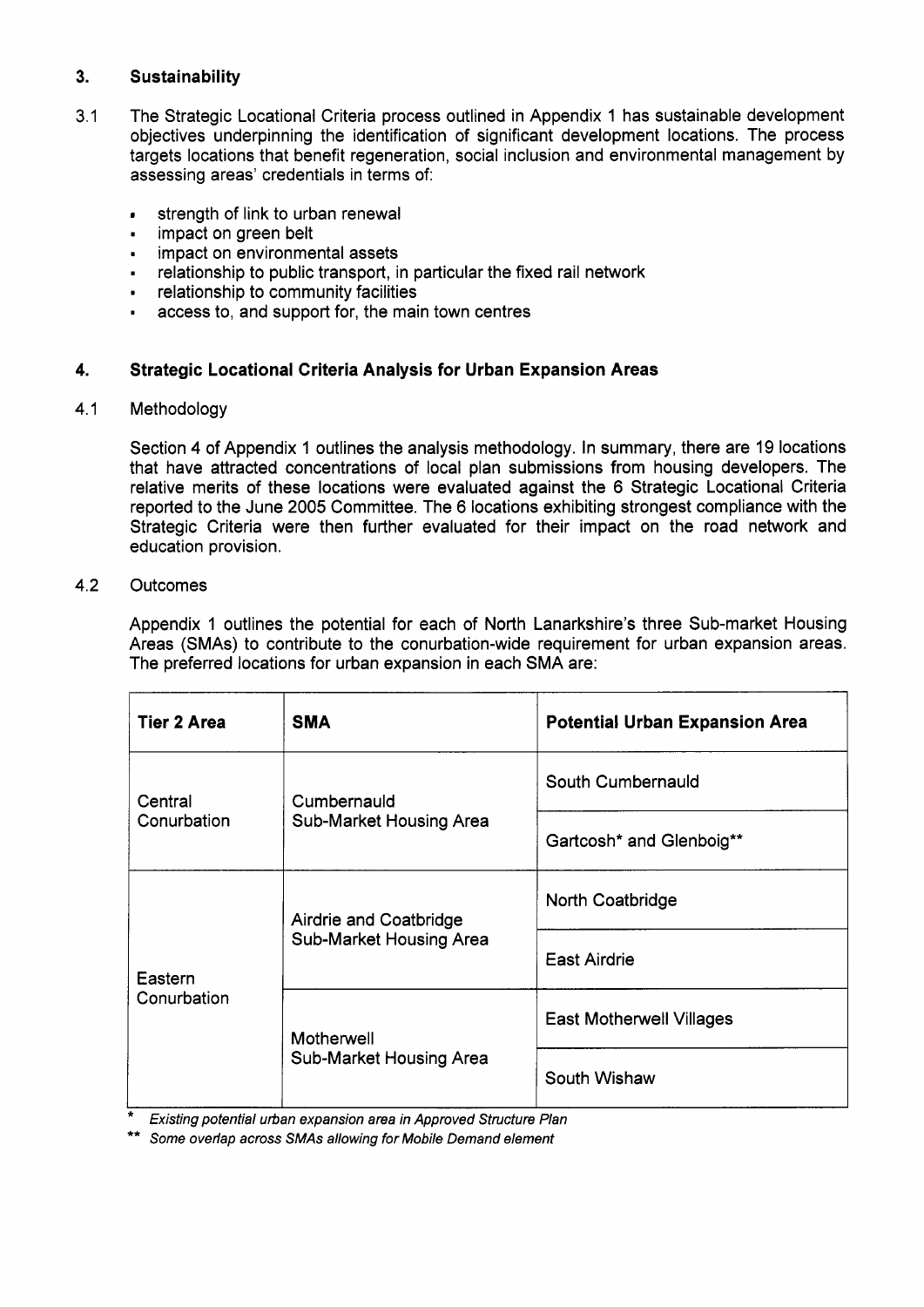#### 4.3 Implications

The 6 locations in paragraph 4.2 are the clear recommendations for Urban Expansion Area status in the Glasgow and the Clyde Valley Joint Structure Plan and North Lanarkshire Local Plan. Their timescale is medium-term. Further detailed work is required to establish their capacities and delivery of significant numbers of housing units would be expected in the period after 2010. Identifying locations for medium-term strategic urban expansion does not rule out the identification of smaller scale proposals which can take place within the process of preparing the NLLP. The June 2005 Committee agreed Local Locational Criteria in addition to Strategic Locational Criteria. These criteria will be applied on a settlement by settlement basis to identify local options for discussion with Area Committees and referral to the Planning and Environment Committee.

#### **5. Corporate Considerations**

5.1 Successful delivery of housing potential in Urban Expansion Areas will need extensive partnership working across Departments to co-ordinate service provision.

#### **6. Recommendations**

6.1 It is recommended that the Committee approve the potential urban expansion areas indicated in section **4** of this report as the preferred locations for medium-term significant housing development to be promoted through the North Lanarkshire Local Plan and Glasgow and the Clyde Valley Joint Structure Plan.

### **David M. Porch DIRECTOR OF PLANNING AND ENVIRONMENT**  23 August 2005

Local Government Access to Information Act: for further information about this report, please contact David Jones (Local Plans Team Leader) on 01236 618133 or David Ormiston (Local Plans Team) on 01236 618131.

### **Background Papers**

- 1. North Lanarkshire Local Plan Councillors Workshops Progress Report Planning and Environment Committee Report June 2004
- 2. Glasgow and the Clyde Valley Joint Structure Plan Consultative Draft Alteration May 2005

### **Appendices**

- 1. Urban Expansion Areas Shortlist Paper August 2005
- 2. Urban Expansion Area Locations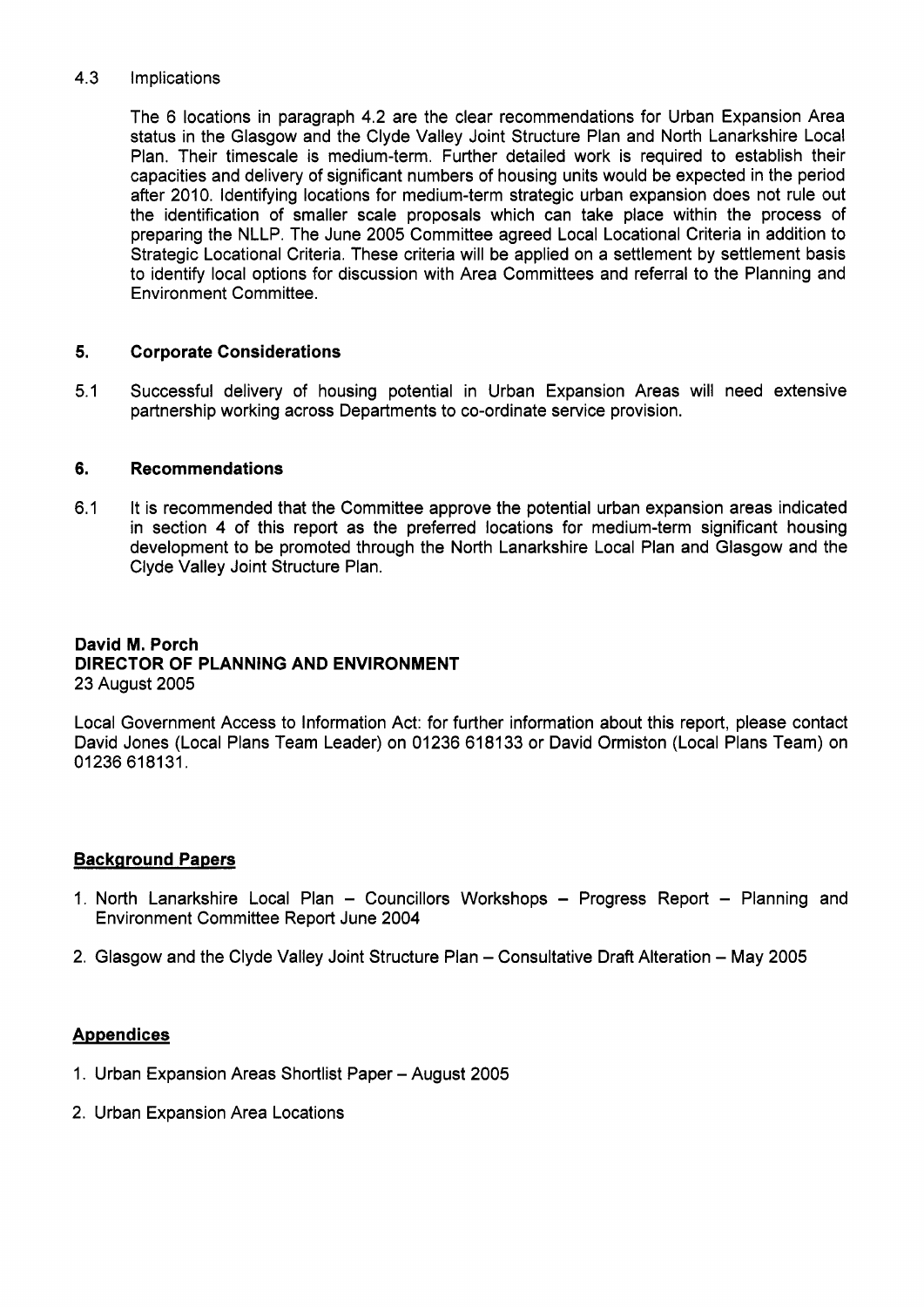### **APPENDIX 1**

### **URBAN EXPANSION AREAS SHORTLIST PAPER AUGUST 2005**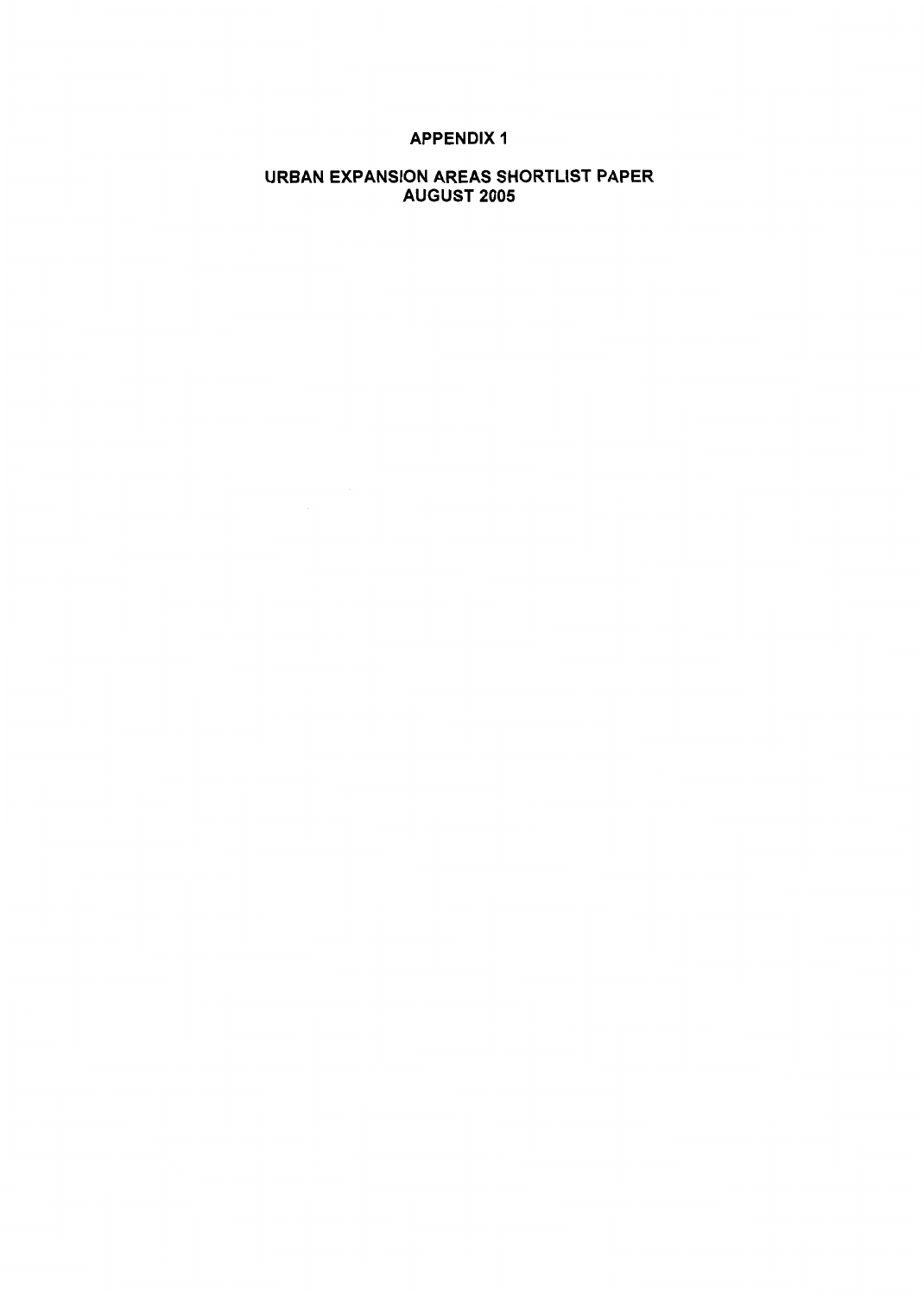### **Urban Expansion Areas** - **Shortlist Paper** - **August 2005**

### **1 Introduction**

1.1 This paper summarises an Urban Expansion Area (UEA) shortlisting exercise for North Lanarkshire to meet strategic North Lanarkshire Local Plan (NLLP) housing objectives and post-2011 Glasgow and the Clyde Valley Joint Structure Plan (GCVJSP) requirements. It covers:

background structure plan demand context criteria summary of initial evaluation

### **2 Background**

- 2.1 GCVJSP Consultative 2005 Draft Alteration is committed to meeting the Scottish Executive medium-term objective of reversing population decline. This needs an addition to the Housing Land Supply (2010- 2017) through identification of additional Strategic Policy 2 Long Term Potential for Development Schedule 2 areas, for eventual inclusion under Strategic Policy 1 Strategic Development Locations (SP1) Schedule 1(c) Established Urban Expansion Areas.
- 2.2 As a market indicator of potential SP2 locations for North Lanarkshire, on 8 June 2005 the Local Plans Team (LPT) supplied a table listing concentrations of NLLP housing development submissions for scenario testing. (Appendix A)
- 2.3 In advance of the 10 October Joint Committee meeting, NLC needs to settle on a position regarding North Lanarkshire's SP2 potential UEAs.

### **3 Structure Plan Demand Context**

- 3.1 The trailed post-2011 shortfall of 23,000 may be revised to around 28,000-30,000, breaking down as follows:
	- 19,000 Central Conurbation
	- 4,800 Eastern Conurbation
	- 4,300 Mobile (2,300 Central and 2,000 Eastern)

*(note: likely integration of Dumbarton affects shortfall figures)* 

3.2 Central Conurbation Implications for NLC Sub market Areas (SMAs)

The Central Conurbation area has the largest shortfall component, but across a relatively large number of SMAs in comparison with the Eastern Conurbation area. It is, however, relatively constrained in terms of its ability to deliver land for significant housing development. Capacity south of the Clyde is towards the west. North of the Clyde, NLC is in a strong position to accommodate a significant proportion of the Central Conurbation area's shortfall. Resulting in the Cumbernauld SMA having an opportunity to deliver on a significant proportion of the Central Conurbation's local and mobile demand shortfalls.

3.3 Eastern Conurbation Implications for NLC SMAs

There is a much smaller shortfall in the Eastern Conurbation area, but this is distributed across fewer SMAs than in the Central Conurbation area, particularly with Clydesdale delivering only a nominal annual contribution. This means that the Motherwell and Airdrie & Coatbridge SMAs have an opportunity to contribute a significant level to the Eastern Conurbation local shortfall. Further, there is flexibility to have Rural Investment Area (RIA) locations taking up some of the mobile shortfall.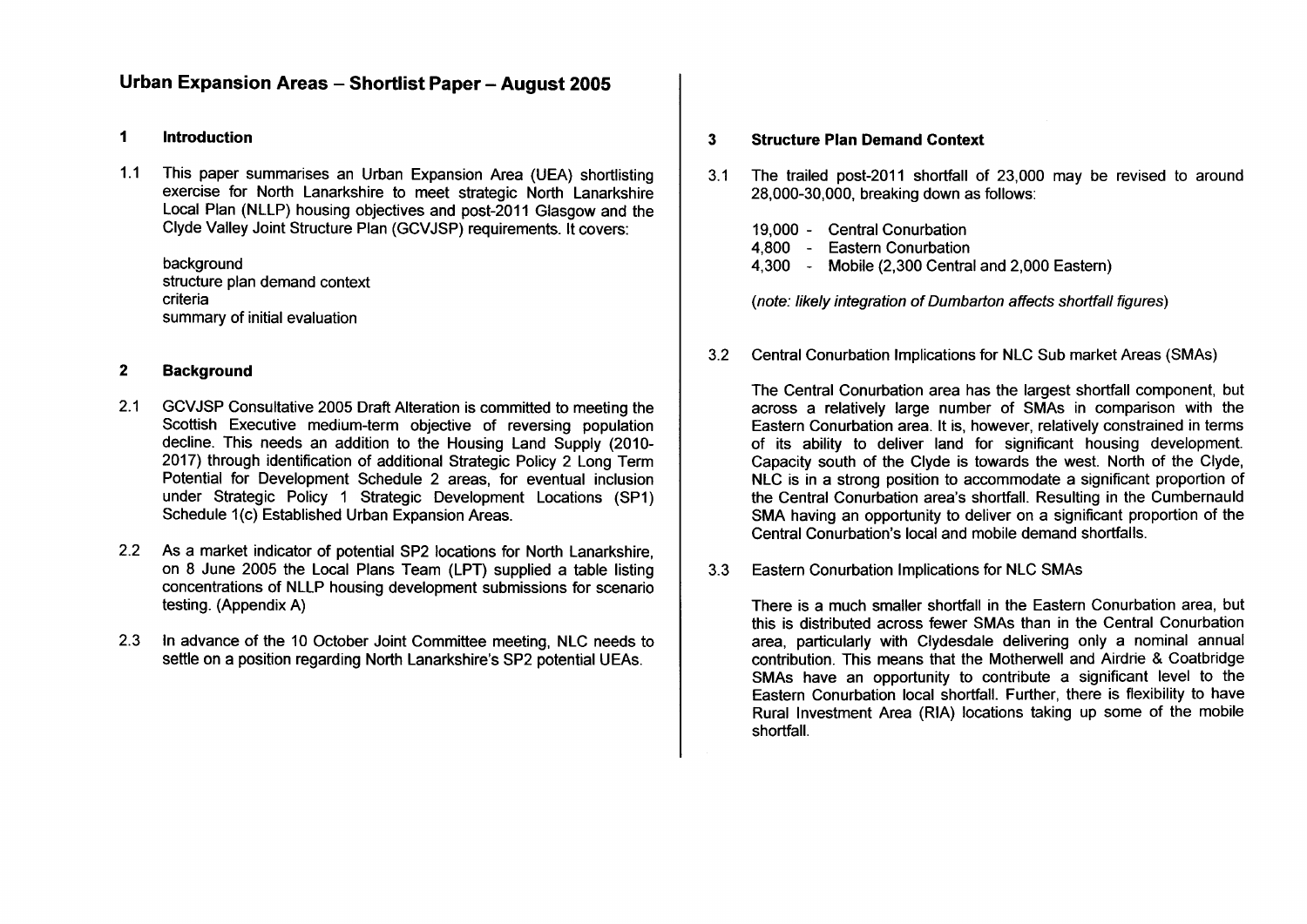4 **Criteria** 

4.1 The NLLP locational criteria (Appendix B) were used to assess the NLLP housing development submission locations. These criteria combine the May 2005 Consultative Draft Structure Plan UEA criteria (para 2.18) with criteria from the 2004105 series of NLLP workshops involving NLC officials, partners and elected members.

#### 4.2 The criteria categories are:

| Category:               | Assessment in terms of relationship to:      |
|-------------------------|----------------------------------------------|
|                         |                                              |
| urban renewal           | strength of link                             |
| green belt              | location hierarchy: urban / RIA / Green Belt |
| environmental assets    | level of impact                              |
| accessibility           | relationship to public transport, esp. rail  |
| proximity to facilities | relationship to mix of community uses        |
| town centres            | access and support for principal centres     |

- 4.3 For each criterion the sites were assigned to one of three categories:
	- Category a strong compliance with strategic criteria
	- Category b tenuous compliance, or potential compliance, although subject to constraints or requiring further evaluation
	- Category c conflict with strategic criteria
- 4.4 Details of the assessment are provided in Appendix C.
- 4.5 For green belt locations there is an additional assessment relating to the particular quality of green belt. The Accessibility category majors on public transport, in particular access to the fixed rail network. Similar to the green belt criterion, there is an additional assessment relating to the location's road network considerations.
- 4.6 The categories have not been weighted. It is a strategic exercise for North Lanarkshire as a whole. It was therefore appropriate to evaluate each potential UEA location on an equal basis to reach an initial assessment. Recommendations are outlined below in section 5.
- 4.7 The potential UEA locations are grouped by SMA.
- 5 Summary of Evaluation
- 5.1 Refer to Appendix C for the full scoring matrices. The overall results are summarised below for each SMA in turn with:
	- A-area showing stronger compliance with strategic criteria
	- B-area complying with some strategic criteria but conflicting with others, or subject to constraints requiring further evaluation.
	- c-area conflicting with majority of strategic criteria.

### **Cumbernauld SMA**

**5.2** The out come **of** assessment **is:** 

| Cumbernauld South - A   |     |                                                |
|-------------------------|-----|------------------------------------------------|
| Gartcosh & Glenboig - A |     |                                                |
| <b>Stepps</b>           |     | B                                              |
| Stoneyetts              | - C |                                                |
| Croy                    |     | - not of strategic long-term conurbation-wide  |
|                         |     | significance - more appropriate to consider as |
|                         |     | settlement-specific local plan issue           |

- 5.3 The clear recommendations are Cumbernauld South and Gartcosh & Glenboig (encompassing the area already identified in Strategic Policy 2 as an existing commitment related to a flagship initiative).
- 5.4 Shortlist recommendations are:

Cumbernauld South - 1,000 - 2,000 NLLP submissions capacity Gartcosh & Glenboig - 1,000 - **5,000** NLLP submissions capacity

The 2,000 - 7,000 NLLP submissions capacity combined total potential of these locations of relates well to the anticipated Central Conurbation comparatively large local shortfall of up to 19,000.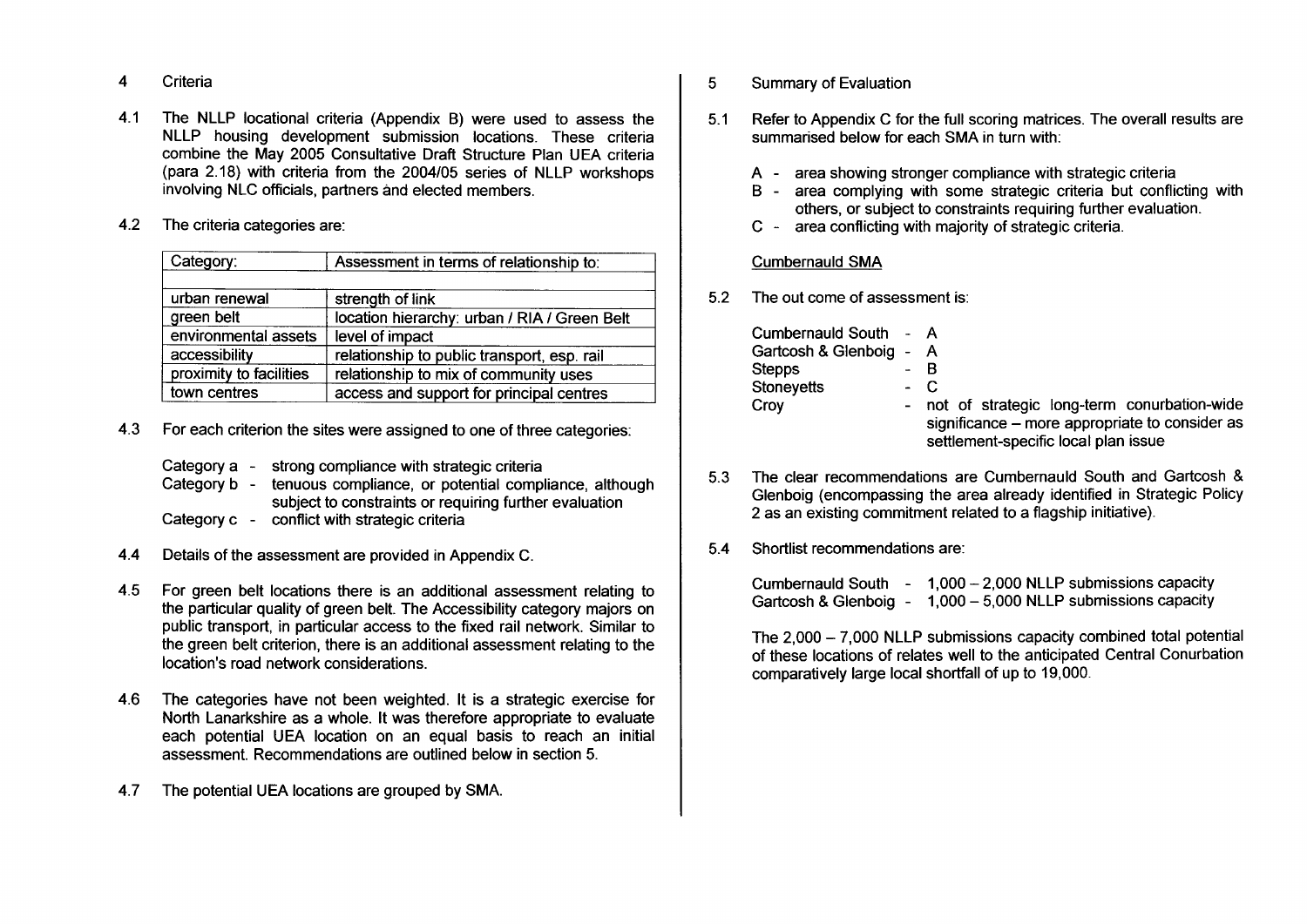### Airdrie & Coatbridqe SMA

**5.5** The outcome of the assessment is:

| North Coatbridge          | А |
|---------------------------|---|
| <b>East Airdrie</b>       | А |
| Bargeddie                 | R |
| Calderbank & Chapelhall - | в |
| Glenmavis                 |   |

*(note: North Coatbridge is listed as Gartsherrie Appendix A table)* 

- The clear recommendation for shortlisting is North Coatbridge, with **5.6**  Glenmavis clearly inappropriate.
- 5.7 The potential location of East Airdrie did not feature in Appendix A, given the absence of local plan submissions in an area known to be constrained by lack of capacity on the A73. Caldercruix featured in Appendix A and gained a favourable assessment. Investigations are currently taking place with regard to re-opening of the Airdrie-Bathgate railway line, and to road improvements along the A73 corridor and access to the A8/M8. It is therefore appropriate to consider a wider area than Caldercruix itself and this is referred to as East Airdrie.
- 5.8 Shortlist recommendations are:

| North Coatbridge | 750 – 1.500     |
|------------------|-----------------|
| East Airdrie     | $2.000 - 3.000$ |

**5.9** The combined total potential of these locations relates well to the anticipated Eastern Conurbation's comparatively small total shortfall.

### Motherwell SMA

5.10 The outcome of the assessment is:

| South Wishaw (without Castlehill) | $\sim$ | A     |
|-----------------------------------|--------|-------|
| <b>East Motherwell Villages</b>   |        | A     |
| <b>Newmains</b>                   |        | B     |
| South Wishaw (with Castlehill)    |        | $-C$  |
| <b>Newlands Farm</b>              |        | $-$ C |
| <b>Carnbroe Mains</b>             |        | . C   |

- 5.11 The two clear recommendations for shortlisting are South Wishaw (without Castlehill) and East Motherwell Villages.
- 5.12 There are two South Wishaw scenarios. Including the site south of Castlehill Road jeopardises potential Gowkthrapple renewal and unacceptably breaches the strong green belt edge of Castlehill Road. Omitting that site results in this location showing strong compliance with the strategic criteria.
- 5.13 East Motherwell Villages represents a flexible option in the Motherwell SMA. It covers three settlements on the same rail line east of the main urban area and their RIA location would enable justification on mobile rather than local shortfall.
- 5.8 Shortlist recommendations are:

| South Wishaw (without Castlehill) | $\sim$                   | $500 - 1.500*$    |
|-----------------------------------|--------------------------|-------------------|
| <b>East Motherwell Villages</b>   | $\overline{\phantom{a}}$ | $2,250 - 6,500**$ |

\* *this South Wishaw has been revised down by 500 by the removal of the Castlehill area* 

\*\* *the potential capacity figures are grossly skewed by the unrealistic NLLP submissions at Shotts* 

DJQ.

23-03-19

Ebigliptvilletwerking groupstthemes-topicsth&cn05-06-19 tirla shorthst paner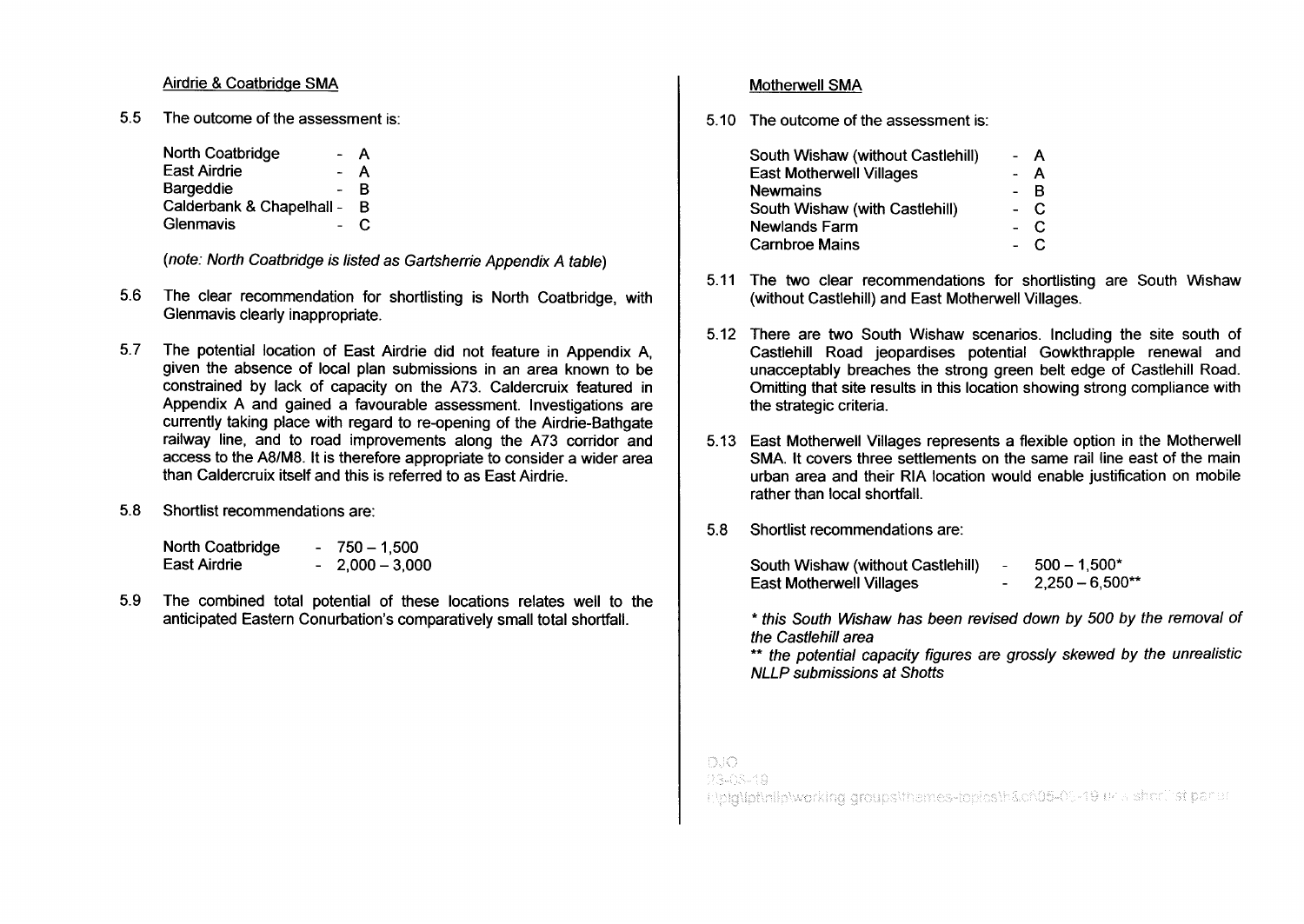### **Appendix A Potential Urban Expansion Areas**

Based on Market Demand as Expressed by North Lanarkshire Local Plan Housing Development Submissions

### **GCVJSP May 2005** : **Existinq Potential Urban Expansion Areas**

| Ref             | <b>Existing Potential Urban Expansion Areas</b>           | Potential Capacity Ranges for Structure Plan Scenario Testing |                                             |
|-----------------|-----------------------------------------------------------|---------------------------------------------------------------|---------------------------------------------|
|                 | North Lanarkshire (Wards)                                 | <b>Structure Plan Estimate</b>                                | North Lanarkshire Revised Estimate 06.06.05 |
| 19              | A8 Corridor: Tannochside (Newlands Farm) (21)             | <b>Unknown</b>                                                | 200-500                                     |
| 19a             | A8 Corridor: Calderbank /Chapelhall                       | 500 - 1000                                                    | 500 - 1000                                  |
| 20              | Coatbridge: Bargeddie                                     | <b>Unknown</b>                                                | 1000 - 2000                                 |
| 20a             | Coatbridge: Gartsherie                                    | 1000 - 3000                                                   | $750 - 1,500$                               |
| 21              | <b>Cumbernauld South</b>                                  | 1000 - 2000                                                   | 1000 - 2000                                 |
| $\overline{22}$ | Glenmavis                                                 | $250 - 500$                                                   | 500 - 2000                                  |
| 23              | Motherwell Eastern Villages: Hartwood (18)                | 1000 - 1500                                                   | $250 - 500$                                 |
| 23a             | Motherwell Eastern Villages: Shotts (17,18,20)            | 1000 - 1500                                                   | $1000 - 3000$                               |
| 23 <sub>b</sub> | Motherwell Eastern Villages: Harthill (20)                | 250 - 500                                                     | $250 - 500$                                 |
| 23c             | Motherwell Eastern Villages: Cleland/Bellside (19)        | 1500 - 2000                                                   | $1000 - 3000$                               |
| 23d             | Motherwell Eastern Villages: Newmains/Morningside (16,17) | 1000 - 1500                                                   | $1000 - 2000$                               |
| 25              | South Wishaw (Gowkthrapple) (8,14,15)                     | 1000 - 2000                                                   | 1000 - 2000                                 |
| 26              | Gartcosh (Plus Glenboig)                                  | 1000 - 3000                                                   | 1000 -5000                                  |
| 45              | Cardowan                                                  | 400                                                           | 400                                         |
| 48              | Stoneyetts Hospital Site, Moodiesburn                     | 500 - 1000                                                    | 500 - 1000                                  |
| 50              | Stepps (Cala)                                             | 1000 - 3000                                                   | 1000 - 3000                                 |
|                 | Croy                                                      |                                                               | $250 - 500$                                 |
|                 | <b>Carnbroe Mains</b>                                     |                                                               | 500 - 1000                                  |
|                 | Caldercruix                                               |                                                               | 500 - 1000                                  |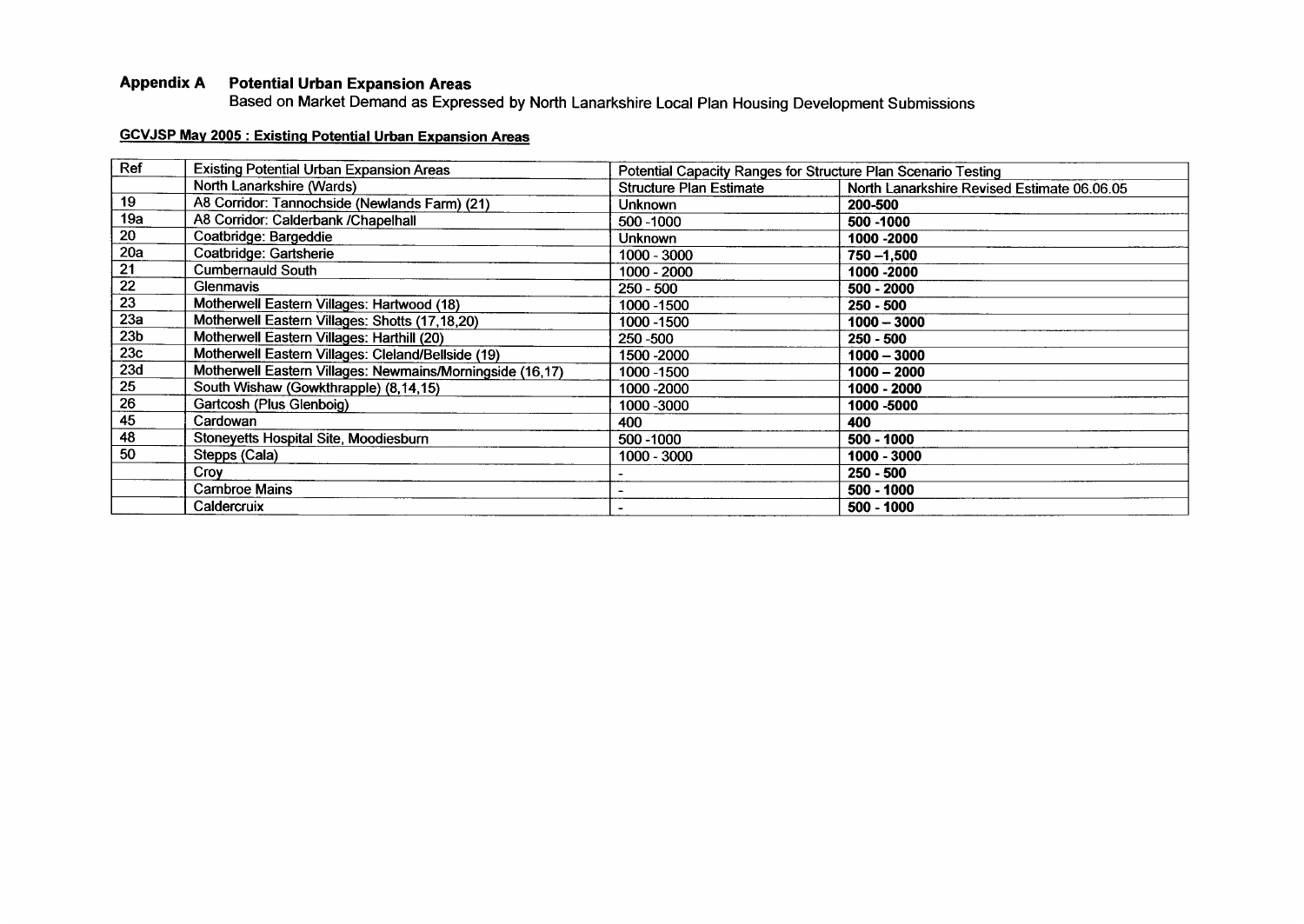**Appendix B** - **Locational Criteria for North Lanarkshire Local Plan** 

|                                                                                | 2.<br><b>STRATEGIC</b><br><b>CRITERIA</b><br>To ensure development is consistent with<br>the principles of regeneration, social<br>inclusion and sustainability, | 2. SITE SPECIFIC<br><b>CRITERIA</b><br>To ensure that individual development site choices are consistent with the Local Plan's strategic objectives,                                                                                                                                                                                                                                                                                                                                                                                                                                                                                          |  |
|--------------------------------------------------------------------------------|------------------------------------------------------------------------------------------------------------------------------------------------------------------|-----------------------------------------------------------------------------------------------------------------------------------------------------------------------------------------------------------------------------------------------------------------------------------------------------------------------------------------------------------------------------------------------------------------------------------------------------------------------------------------------------------------------------------------------------------------------------------------------------------------------------------------------|--|
|                                                                                | <b>Local Plan Policies will:</b>                                                                                                                                 | Local Plan development sites should:                                                                                                                                                                                                                                                                                                                                                                                                                                                                                                                                                                                                          |  |
| <b>URBAN RENEWAL</b>                                                           | give priority to urban renewal and integrating<br>development<br>with wider regeneration<br>initiatives                                                          | be located in support community regeneration by using:<br>previously developed land, and<br>$\bullet$<br>existing infrastructure and services<br>$\bullet$                                                                                                                                                                                                                                                                                                                                                                                                                                                                                    |  |
| <b>GREEN BELT</b>                                                              | give precedence to protecting the Green Belt<br>(subject to re-assessing marginal land)                                                                          | not compromise key Green Belt corridors and wedges (establishment of the Green Network)<br>maintain clearly defined Green Belt boundaries<br>$\bullet$                                                                                                                                                                                                                                                                                                                                                                                                                                                                                        |  |
| <b>ENVIRONMENTAL</b><br><b>ASSETS</b>                                          | protect<br>and<br>manage<br>environmental.<br>ecological and recreational assets                                                                                 | not harm landscapes, buildings, sites, habitats or species of acknowledged importance; and<br>$\bullet$<br>not produce other unacceptable environmental impacts<br>$\bullet$                                                                                                                                                                                                                                                                                                                                                                                                                                                                  |  |
| <b>ACCESSIBILITY</b>                                                           | support development being accessible and<br>sited in support of public transport                                                                                 | be accessible by public transport, in particular the existing and recognised extensions to the fixed public<br>transport (rail) network or Park & Ride facilities<br>be accessible by the road network<br>$\bullet$                                                                                                                                                                                                                                                                                                                                                                                                                           |  |
| <b>PROXIMITY</b>                                                               | locate related land uses near to each other                                                                                                                      | (for economic development) be located:<br>in good quality, accessible business locations; or<br>$\bullet$<br>in or adjacent to town centres<br>$\bullet$<br>(for housing development) be located:<br>to meet the needs of all communities in terms of tenure, good quality and affordability, and<br>close to community facilities, especially education, or generate new facilities if necessary<br>$\bullet$<br>(for retail & town centre development) be located:<br>in support of town centre renewal, contributing to a mix of retail and other town centre uses (including<br>community and social facilities, employment, and housing) |  |
| <b>TOWN CENTRES</b>                                                            | support, and not detract from, town centres                                                                                                                      | be located near, or easily accessible, to town centres and to other employment areas<br>(for retail and town centre development):<br>be located in support of the sequential approach<br>$\bullet$                                                                                                                                                                                                                                                                                                                                                                                                                                            |  |
| Outcome of Councillors' workshop, August 2004<br>Italicised<br>Key to sources: |                                                                                                                                                                  |                                                                                                                                                                                                                                                                                                                                                                                                                                                                                                                                                                                                                                               |  |

Underlined - Structure Plan Consultative Draft; May2005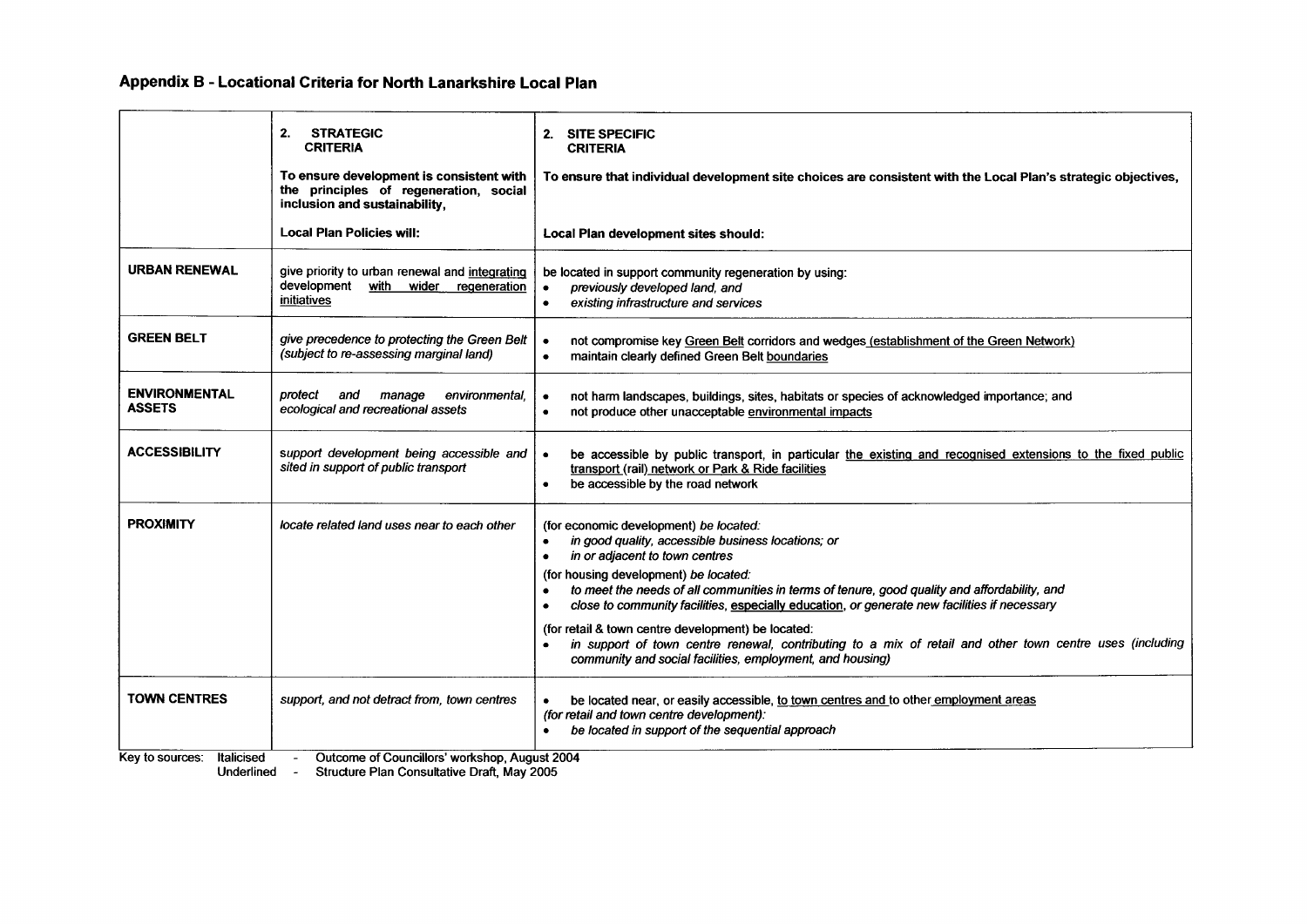## **Appendix C** - **Matrices**

| <b>Area</b>                                                                                                                                                                                                                                                                               | <b>Urban Renewal</b>                                                                 |             | Green Belt <sup>1</sup>                                                              |                | <b>Envtl Assets</b>                                        |   | Accessibility <sup>2</sup>                                                            |                        | <b>Proximity</b>                                                           |                     | <b>Town Centres</b>                                                                |             | <b>Outcome</b> |
|-------------------------------------------------------------------------------------------------------------------------------------------------------------------------------------------------------------------------------------------------------------------------------------------|--------------------------------------------------------------------------------------|-------------|--------------------------------------------------------------------------------------|----------------|------------------------------------------------------------|---|---------------------------------------------------------------------------------------|------------------------|----------------------------------------------------------------------------|---------------------|------------------------------------------------------------------------------------|-------------|----------------|
| secondary quality of GB<br>(a) major opportunity for<br>improvement<br>(b) possible<br>Improvement<br>opportunity<br>boundaries<br>(c)<br>current<br>improvement not<br>robust,<br>required<br><sup>2</sup> additional road network and<br>education implications for A<br>rated options: | <b>Strong Link</b>                                                                   | al          | Not in GB                                                                            | a              | adverse<br>No<br>impact<br>anticipated                     | a | %<br>of<br>Large<br>area < $800m$ of<br>a rail station                                | a                      | Well related to<br>community<br>facilities                                 | a                   | Close to TC or<br>public<br>transport route<br>into centre                         | a           |                |
|                                                                                                                                                                                                                                                                                           | Possible link                                                                        | b           | Rural<br>Investment<br>Area                                                          | b              | Potential<br>impact,<br>may<br>be capable of<br>mitigation | b | Well related to<br>park and ride<br>facility<br><b>or</b><br>frequent<br>bus<br>route | b                      | Could<br>be<br>reasonably<br>related, more $ b $<br>assessment<br>required |                     | Some<br>proximity<br>to<br>$TC$ , but may<br>need transport<br><i>improvements</i> | b           |                |
| (a) no significant constraints<br>potential<br>(b)<br>or minor<br>constraints.<br>be<br>may<br>mitigated<br>bv<br>developer<br>contribution<br>(c) major constraints                                                                                                                      | <b>No</b><br>obvious<br>link                                                         | $\mathbf c$ | <b>Structural</b><br>corridor<br><b>or</b><br>sensitive<br>wedge                     | C              | Clearly<br>major<br>impact<br>on<br>environmental<br>asset | C | Poorly related<br>public<br>to<br>transport<br>network                                | C.                     | Poorly related<br>to community c<br>facilities                             |                     | Very<br>remote<br>town $\vert$ c<br>from<br>a<br>centre                            |             |                |
| <b>Central Conurbation</b>                                                                                                                                                                                                                                                                | <b>Cumbernauld SMA</b>                                                               |             |                                                                                      |                |                                                            |   |                                                                                       |                        |                                                                            |                     |                                                                                    |             |                |
| <b>Cumbernauld South</b><br>$1,000 - 2,000$                                                                                                                                                                                                                                               | potential link to<br>restructuring.<br>particularly re:<br>tenure mix                | h           |                                                                                      | a              |                                                            | b |                                                                                       | a<br>٠<br>$\mathbf{b}$ | potential<br>to<br>introduce<br>facilities<br>lacking in the<br>area       | C<br>h              |                                                                                    | b           |                |
| Gartcosh (& Glenboig)<br>$1,000 - 5,000$                                                                                                                                                                                                                                                  | <b>link</b><br>to<br>supporting<br>Gartcosh<br>industrial<br>renewal                 | a           | opportunity to<br>improve<br>vulnerable GB<br>boundaries                             | $\ddot{}$      | structure<br>planting<br>a   potential                     | b |                                                                                       | a<br>$\ddot{}$<br>b    | could<br>trigger<br>facilities<br><i>improvement</i>                       | b<br>$\ddot{}$<br>b |                                                                                    | С           | A              |
| Cardowan 400                                                                                                                                                                                                                                                                              |                                                                                      |             | Not a conurbation-relevant strategic issue due to scale - a local plan consideration |                |                                                            |   |                                                                                       |                        |                                                                            |                     |                                                                                    |             |                |
| <b>Stoneyetts</b><br>$500 - 1,000$                                                                                                                                                                                                                                                        |                                                                                      | C           |                                                                                      | +<br>c         |                                                            | a |                                                                                       | C                      |                                                                            | C                   |                                                                                    | $\mathbf c$ | C              |
| <b>Stepps</b><br>$1,000 - 3,000$                                                                                                                                                                                                                                                          |                                                                                      | C           |                                                                                      | C<br>$\ddot{}$ |                                                            | a |                                                                                       | b                      |                                                                            | b                   |                                                                                    | C           | в              |
| $Croy 250 - 500$                                                                                                                                                                                                                                                                          | Not a conurbation-relevant strategic issue due to scale - a local plan consideration |             |                                                                                      |                |                                                            |   |                                                                                       |                        |                                                                            |                     |                                                                                    |             |                |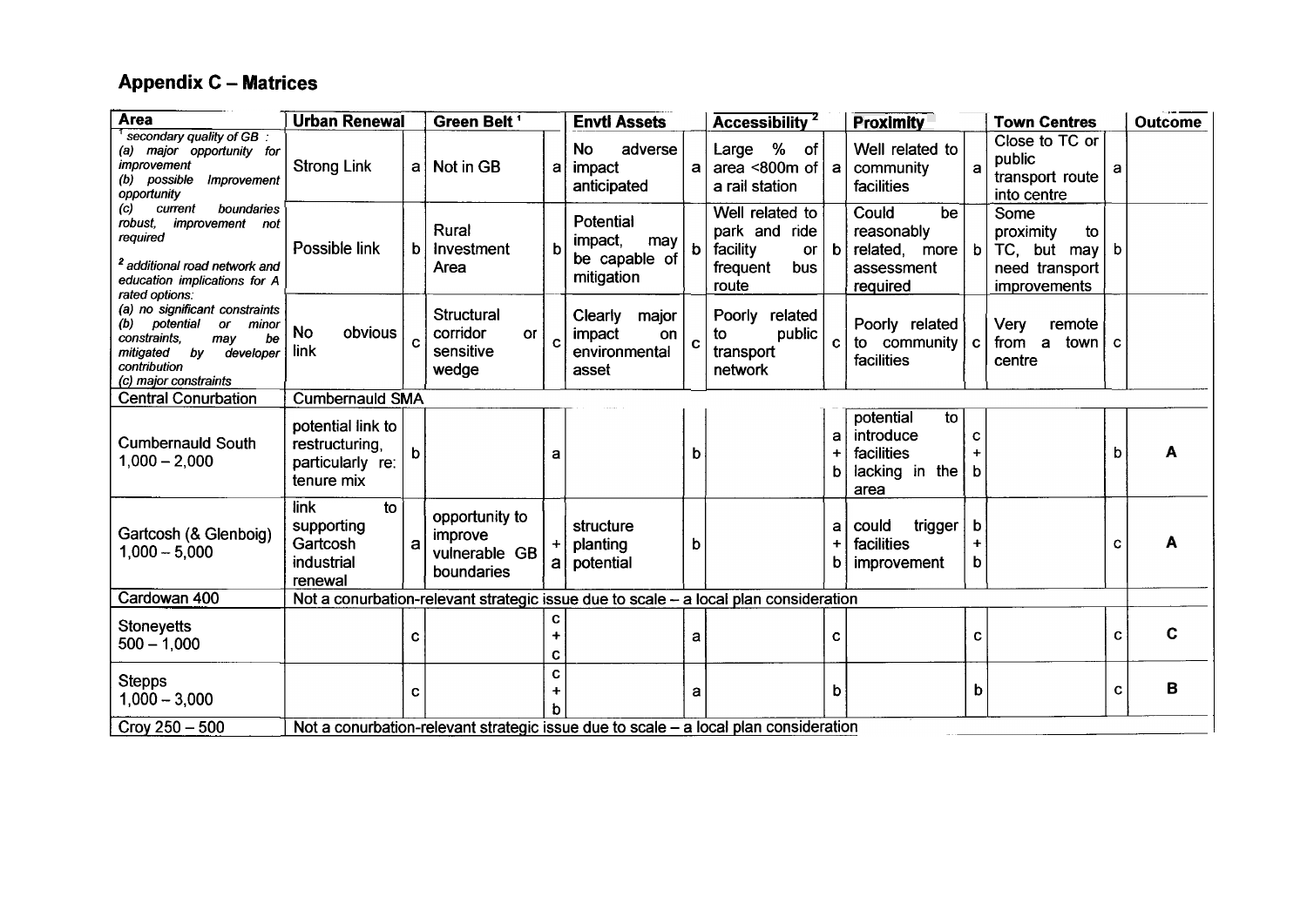| <b>Area</b>                                                                                                                                                                                                                                                                     | <b>Urban Renewal</b>                                   |              | Green Belt <sup>1</sup>                                     | <b>Envtl Assets</b>   |                                                                                    | Accessibility <sup>2</sup> | <b>Proximity</b> <sup><math>2</math></sup>                                                       | <b>Town Centres</b> | <b>Outcome</b>                                                       |                     |                                                                                                       |          |   |  |
|---------------------------------------------------------------------------------------------------------------------------------------------------------------------------------------------------------------------------------------------------------------------------------|--------------------------------------------------------|--------------|-------------------------------------------------------------|-----------------------|------------------------------------------------------------------------------------|----------------------------|--------------------------------------------------------------------------------------------------|---------------------|----------------------------------------------------------------------|---------------------|-------------------------------------------------------------------------------------------------------|----------|---|--|
| secondary quality of GB.<br>(a) major opportunity for<br>improvement<br>(b) possible<br>Improvement<br>opportunity<br>(c)<br>boundaries<br>current<br>robust.<br><i>improvement not</i><br>required<br><sup>2</sup> additional road network and<br>education implications for A | <b>Strong Link</b>                                     | a l          | Not in GB                                                   | a                     | adverse<br><b>No</b><br>impact<br>anticipated                                      | $\mathbf a$                | Large % of<br>area < $800m$ of<br>a rail station                                                 | a                   | Well related to<br>community<br>facilities                           | a                   | Close to TC or<br>public<br>transport route<br>into centre                                            | a        |   |  |
|                                                                                                                                                                                                                                                                                 | Possible link                                          | b            | Rural<br>Investment<br>Area                                 |                       | Potential<br>impact,<br>may<br>be capable of<br>mitigation                         | b                          | Well related to<br>park and ride<br>facility<br><b>or</b><br>frequent<br>bus<br>route            | b                   | Could<br>be<br>reasonably<br>related, more<br>assessment<br>required | b                   | Some<br>proximity<br>to<br>TC, but may<br>need transport<br>improvements                              | b        |   |  |
| rated options:<br>(a) no significant constraints<br>(b)<br>potential<br>or<br>minor<br>constraints,<br>may<br>be<br>by<br>mitigated<br>developer<br>contribution<br>(c) major constraints                                                                                       | <b>No</b><br>obvious<br>link                           | C            | <b>Structural</b><br>corridor<br>or<br>sensitive<br>wedge   | C                     | Clearly<br>major<br>impact<br>on<br>environmental<br>asset                         | $\mathbf c$                | Poorly related<br>public<br>to<br>transport<br>network                                           | C.                  | Poorly related<br>to community<br>facilities                         | c                   | Very<br>remote<br>from a<br>town<br>centre                                                            | <b>C</b> |   |  |
|                                                                                                                                                                                                                                                                                 | <b>Eastern Conurbation</b><br>Airdrie & Coatbridge SMA |              |                                                             |                       |                                                                                    |                            |                                                                                                  |                     |                                                                      |                     |                                                                                                       |          |   |  |
| Calderbank/Chapelhall<br>$500 - 1,000$                                                                                                                                                                                                                                          |                                                        | C            | noted complex<br><b>LP</b><br>adopted<br><b>GB</b> position | a                     |                                                                                    | a                          |                                                                                                  | $\mathbf{C}$        |                                                                      | C                   |                                                                                                       | C        | в |  |
| Bargeddie<br>$1,000 - 2,000$                                                                                                                                                                                                                                                    | V&D land N of<br>A89 and S of<br>railway               | $\mathbf{b}$ | potential<br>to<br><b>GB</b><br>address<br>V&D land         | $\mathbf c$<br>٠<br>b |                                                                                    | a                          |                                                                                                  | a                   | opportunity for<br>settlement<br>focus                               | b                   |                                                                                                       | b        | B |  |
| North Coatbridge<br>$750 - 1,500$                                                                                                                                                                                                                                               |                                                        | а            |                                                             | C<br>$\ddot{}$<br>a   |                                                                                    | a                          |                                                                                                  | $\ddot{}$<br>b      | to<br>opportunity<br>supplement<br>facilities                        | b<br>$\ddot{}$<br>b |                                                                                                       | a        | A |  |
| Glenmavis<br>$500 - 2,000$                                                                                                                                                                                                                                                      |                                                        | С            |                                                             | С<br>h                | could mitigate<br>impact on bog<br>Pinwinnie   b<br>at<br>and woodland<br>to south |                            |                                                                                                  |                     | largest<br>submission<br>remote<br>from<br>facilities                | b                   |                                                                                                       | C        | C |  |
| <b>East Airdrie</b><br>$2,000 - 3,000$                                                                                                                                                                                                                                          | address<br>derelict land                               | a            | positive<br>note<br>RIA impact                              |                       | significant<br>positive impact                                                     | a                          | currently<br>not<br>rail connected<br>but<br>potential<br>Airdrie-<br><b>Bathgate</b><br>station | C                   | opportunity<br>to<br>create<br>settlement<br>focus                   | h<br>b              | <b>RIA</b><br>note<br>location<br>means unable<br><b>TC</b><br>fulfil<br>to<br>proximity<br>criterion | C        | A |  |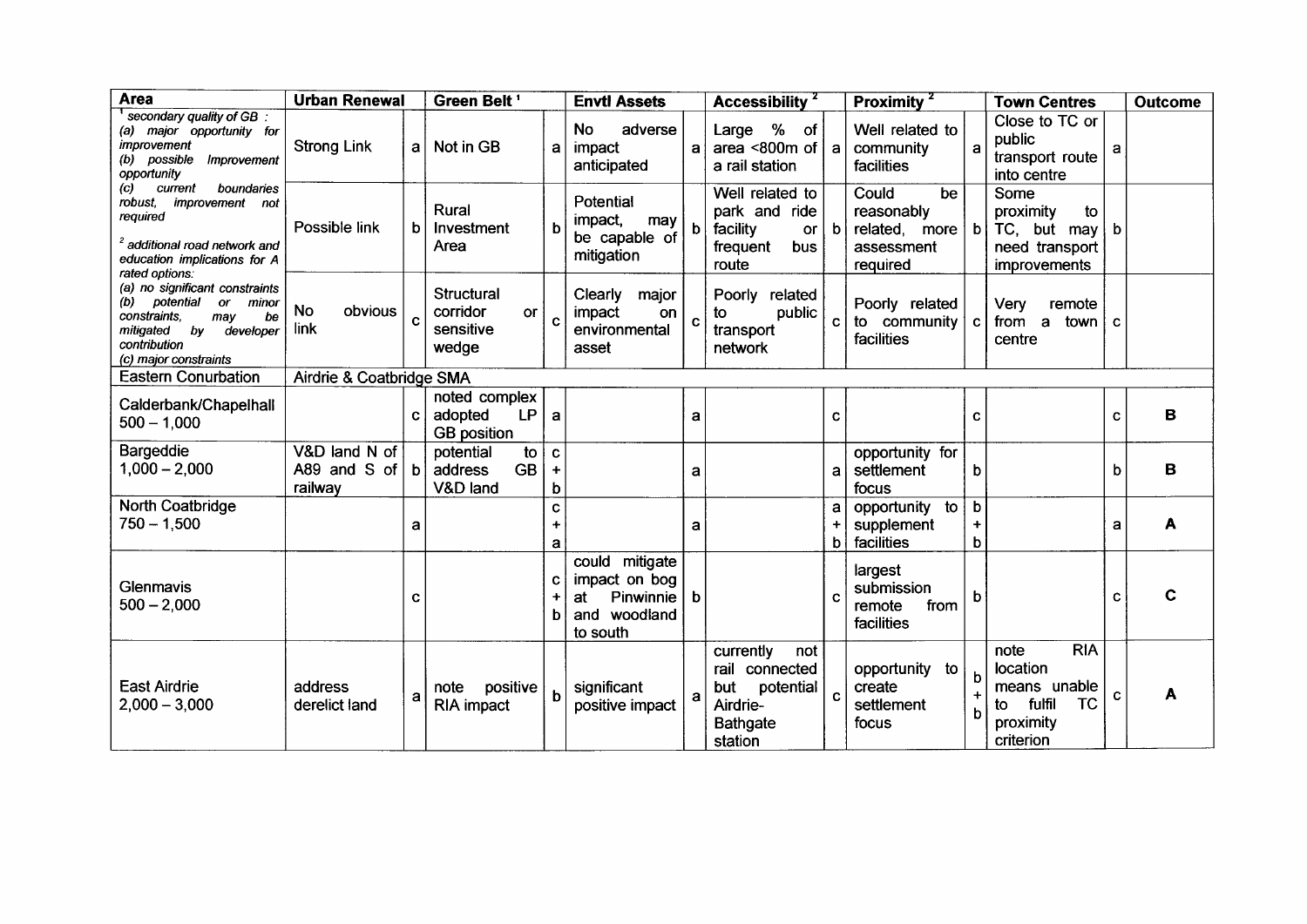| <b>Area</b>                                                                                                                                                                               | <b>Urban Renewal</b>                                                          |              | Green Belt <sup>1</sup>                                                                     |                                                     | <b>Envtl Assets</b>                                        |              | Accessibility <sup>2</sup>                                                            |                     | Proximity <sup>2</sup>                                                     |                                    | <b>Town Centres</b>                                                      |              | <b>Outcome</b> |
|-------------------------------------------------------------------------------------------------------------------------------------------------------------------------------------------|-------------------------------------------------------------------------------|--------------|---------------------------------------------------------------------------------------------|-----------------------------------------------------|------------------------------------------------------------|--------------|---------------------------------------------------------------------------------------|---------------------|----------------------------------------------------------------------------|------------------------------------|--------------------------------------------------------------------------|--------------|----------------|
| secondary quality of GB.<br>(a) major opportunity for<br>improvement<br>(b) possible Improvement<br>opportunity                                                                           | <b>Strong Link</b>                                                            |              | a   Not in GB                                                                               | a                                                   | adverse<br><b>No</b><br>impact<br>anticipated              | a.           | Large % of<br>area <800 $m$ of $ a $<br>a rail station                                |                     | Well related to<br>community<br>facilities                                 | $\mathbf{a}$                       | Close to TC or<br>public<br>transport route<br>into centre               | a            |                |
| $\left( c\right)$<br>current<br>boundaries<br>robust.<br><i>improvement nol</i><br>required<br><sup>2</sup> additional road network and<br>education implications for A<br>rated options: | Possible link                                                                 | $\mathbf b$  | Rural<br>Investment<br>Area                                                                 | b                                                   | Potential<br>impact,<br>may<br>be capable of<br>mitigation |              | Well related to<br>park and ride<br>facility<br><b>or</b><br>frequent<br>bus<br>route | b                   | Could<br>be<br>reasonably<br>related, more $ b $<br>assessment<br>required |                                    | Some<br>proximity<br>to<br>TC, but may<br>need transport<br>improvements | b            |                |
| (a) no significant constraints<br>potential<br>(b)<br>or<br>minoi<br>constraints.<br>may<br>be<br>mitigated<br>by<br>developer<br>contribution<br>(c) major constraints                   | <b>No</b><br>obvious<br>link                                                  | $\mathbf{C}$ | <b>Structural</b><br>corridor<br>or<br>sensitive<br>wedge                                   | $\mathbf c$                                         | Clearly<br>major<br>impact<br>on<br>environmental<br>asset | C            | Poorly related<br>to<br>public<br>transport<br>network                                | C.                  | Poorly related<br>to community<br>facilities                               | $\mathbf{C}$                       | Very<br>remote<br>a town<br>from<br>centre                               | $\mathbf{C}$ |                |
| <b>Eastern Conurbation</b>                                                                                                                                                                | <b>Motherwell SMA</b>                                                         |              |                                                                                             |                                                     |                                                            |              |                                                                                       |                     |                                                                            |                                    |                                                                          |              |                |
| Newlands Farm<br>$200 - 500$                                                                                                                                                              |                                                                               | C            |                                                                                             | $\mathbf c$<br>$\ddot{}$<br>$\overline{\mathbf{c}}$ | <b>SINC</b><br>impact<br>could<br>be<br>managed            | $\mathbf b$  |                                                                                       | C                   | facilities at Old<br>Edinburgh<br>Road                                     | b                                  |                                                                          | $\mathbf C$  | $\mathbf C$    |
| <b>Carnbroe Mains</b><br>$500 - 1,000$                                                                                                                                                    |                                                                               | C            |                                                                                             | C<br>٠<br>b                                         |                                                            | a            |                                                                                       | C                   |                                                                            | $\mathbf{C}$                       |                                                                          | $\mathbf{C}$ | $\mathbf C$    |
| South Wishaw<br><b>With Castlehill</b><br>$1,000 - 2,000$<br>South Wishaw                                                                                                                 | conflict<br>with<br>Gowkthrapple<br>potential                                 | C            | Castlehill<br>Road a robust<br><b>GB</b> boundary                                           | $\mathbf{C}$<br>$\mathbf{C}$                        | <b>AGLV</b><br>intrusion                                   | $\mathbf{C}$ | but<br>note<br>potential<br>branch<br>line.<br>with<br>station                        | C                   | but<br>note<br>potential<br>to<br>supplement                               | C                                  | particularly<br>note potential<br>link<br>rail<br>to                     | b            | C              |
| <b>Without Castlehill</b><br>$5,00 - 1,500$                                                                                                                                               | linked<br>to<br>Gowkthrapple<br>restructuring                                 | $\mathbf{a}$ | Pather<br>Farm<br>area contained                                                            | a                                                   |                                                            | a            | to<br>access<br>Ravenscraig                                                           | C<br>b              | facilities                                                                 | C<br>$\overline{\phantom{a}}$<br>b | Ravenscraig                                                              | b            | Α              |
| East<br>Motherwell<br>Villages on rail line<br>Cleland 1,000 - 3,000-<br>Hartwood 250 - 500<br>Shotts 1,000 - 3,000<br>Total $2,250 - 6,500$                                              | lack of urban<br>renewal<br>link<br>should<br>be<br>offset by RIA<br>location | $\mathbf{C}$ | RIA therefore<br><b>GB</b><br>not<br>therefore<br>no<br><b>GB</b><br>added<br>score applies | b                                                   |                                                            | a            |                                                                                       | a<br>$\ddot{}$<br>C |                                                                            | b                                  |                                                                          | C            |                |
| Harthill 250 - 500                                                                                                                                                                        |                                                                               |              | Not a conurbation-relevant strategic                                                        |                                                     |                                                            |              |                                                                                       |                     |                                                                            |                                    |                                                                          |              |                |
| <b>Newmains</b><br>$1,000 - 2,000$                                                                                                                                                        | V&D land is<br>peripheral                                                     | $\mathbf b$  |                                                                                             | c<br>$\ddot{\phantom{1}}$<br>a                      |                                                            | a            | bus<br>good<br>frequency                                                              | b                   |                                                                            | $\mathbf{C}$                       |                                                                          | C.           | в              |